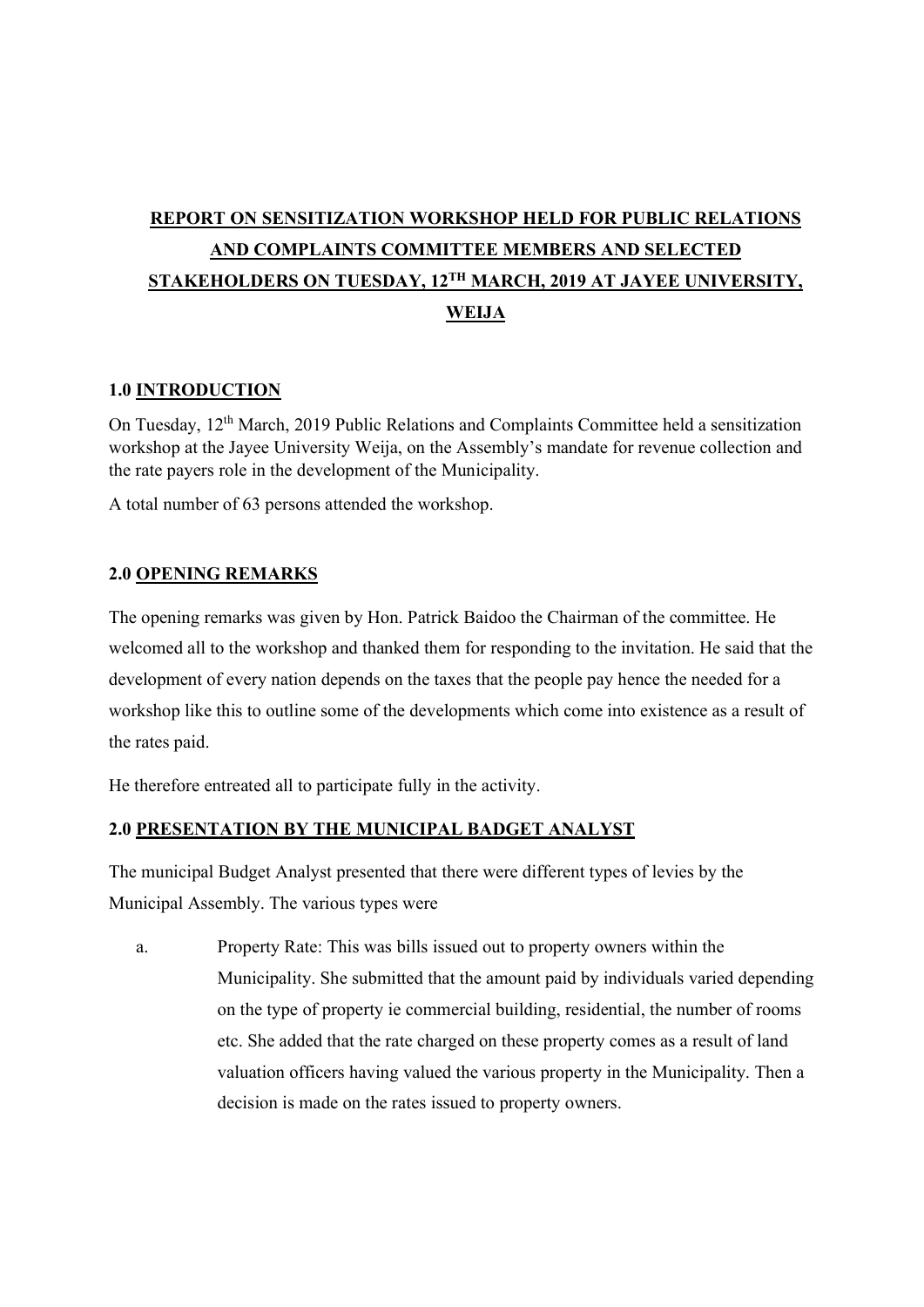- b. Business Operating Permit: This is the permit an individual or an institution requires to set up any form of business in the Municipality. The amount paid depends on the type of business and its size. She added that receipts are given out for all the payments.
- c. Fees and Finds: Fees are the various charges for services rendered by the Assembly to any individual or institution. An example is the money paid for the celebration of marriage at the Assembly. Finds are the money paid by the offenders of the laws of the Municipality. For example if an individual disposes refuse indiscriminately and he is caught by a sanitary inspector, the money paid is a find.
- d. Penalty: Penalties are normally paid when a deadline for certain payments are not met.

She submitted that the money collected is used for development within the Municipality. The Assembly has revenue collectors on the field for the collection of money but individuals could also come to the Assembly for payments.

#### 4.0 Open Forum

Various questions and suggestions were made which included the following:

- a. A member wanted to know some of the developmental projects done by the Assembly.
- b. the delay in approving permits by the Assembly
- c. Why the Assembly is unable to put into use the Kokroko Lorry Park
- d. Why the Assembly is not enforcing its bye laws on noise making in the Municipality.

Answers were provided to the questions with the assistance of Heads of Department present and visual presentation of projects undertaken by the Assembly was presented.

#### 5.0 RECOMMENDATIONS

It was recommended that such workshops should be organized on monthly basis and rotated in all the electoral areas.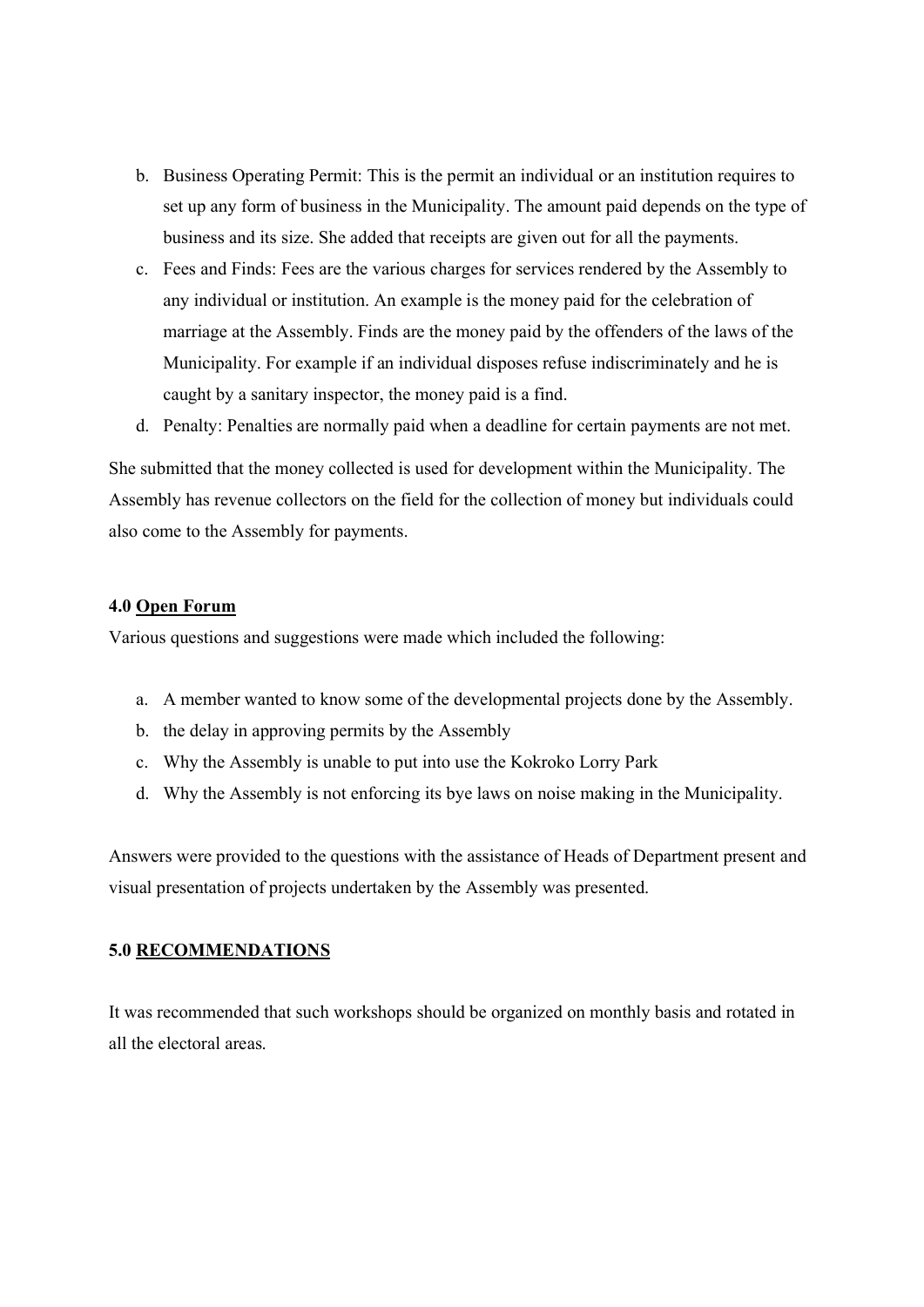## 6.0 CONCLUSION

The programme was well attended and successfully held.

Report prepared by:

Richard Agyemang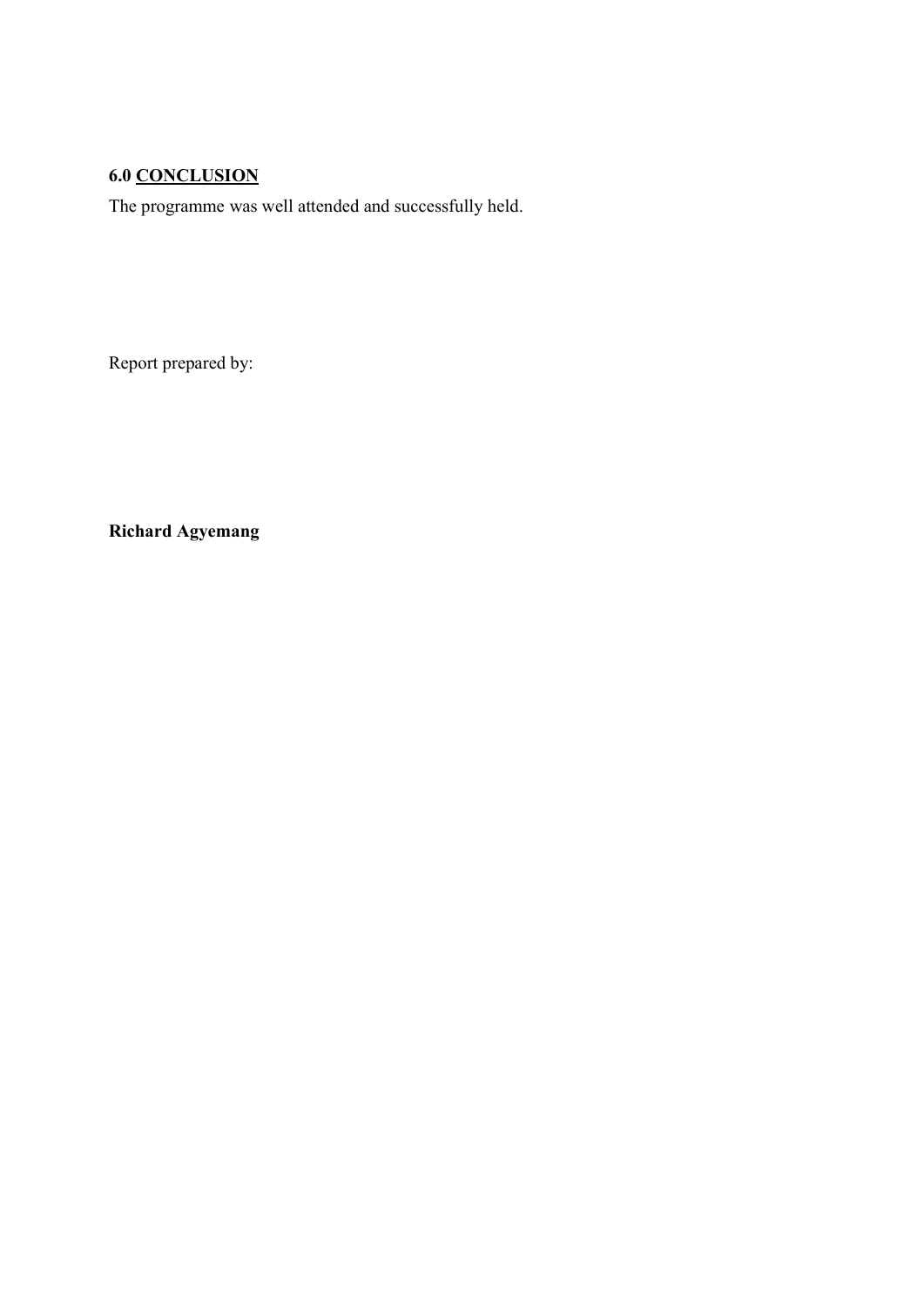## SENSITIZATION WORKSHOP BY THE PUBLIC RELATIONS AND COMPLAINTS COMMITTEE ON THE ESSENCE OF ACQUIRING BUILDING PERMIT HELD ON MONDAY 10TH JUNE, 2019

As part of the functions of the Public Relations and Complaints Committee is to educate the general public on the activities of the Assembly and also address complaints by the general public to the Assembly.

## 1.0 INTRODUCTION

On 10th June, 2019 the Public Relations and Complaints Committee in collaboration with the Physical Planning Department held a sensitization programme at the Institute of Technical Supervision (I.T.S) Hall to educate the general public on the need to acquire building permit before putting up any structure.

## 2.0 IN –ATTENDANCE

In attendance were various stakeholders in the Municipality. They were, residence associations, GPRTU and other private transport associations, leadership of the market association, among others.

## 3.0 OPENING REMARKS

The chairman of the Public Relations and Complaint Committee welcomed all to the programme. He admonished all the people present to participate actively and bring out their contribution and suggestions.

## 4.0 PRESENTATION BY THE HEAD OF THE PPD

The following were outline of the Building Permit Processes;

(i) Who Should Apply for A Building Permit

Any person or organization that wants to put up a building, transform an existing building, demolition of an existing structure.

## STEP 1: Submission of The Application Form

- Title clearance form duly signed by appropriate authority (certification of ownership)
- Building Permit application forms duly completed on behalf of the applicant.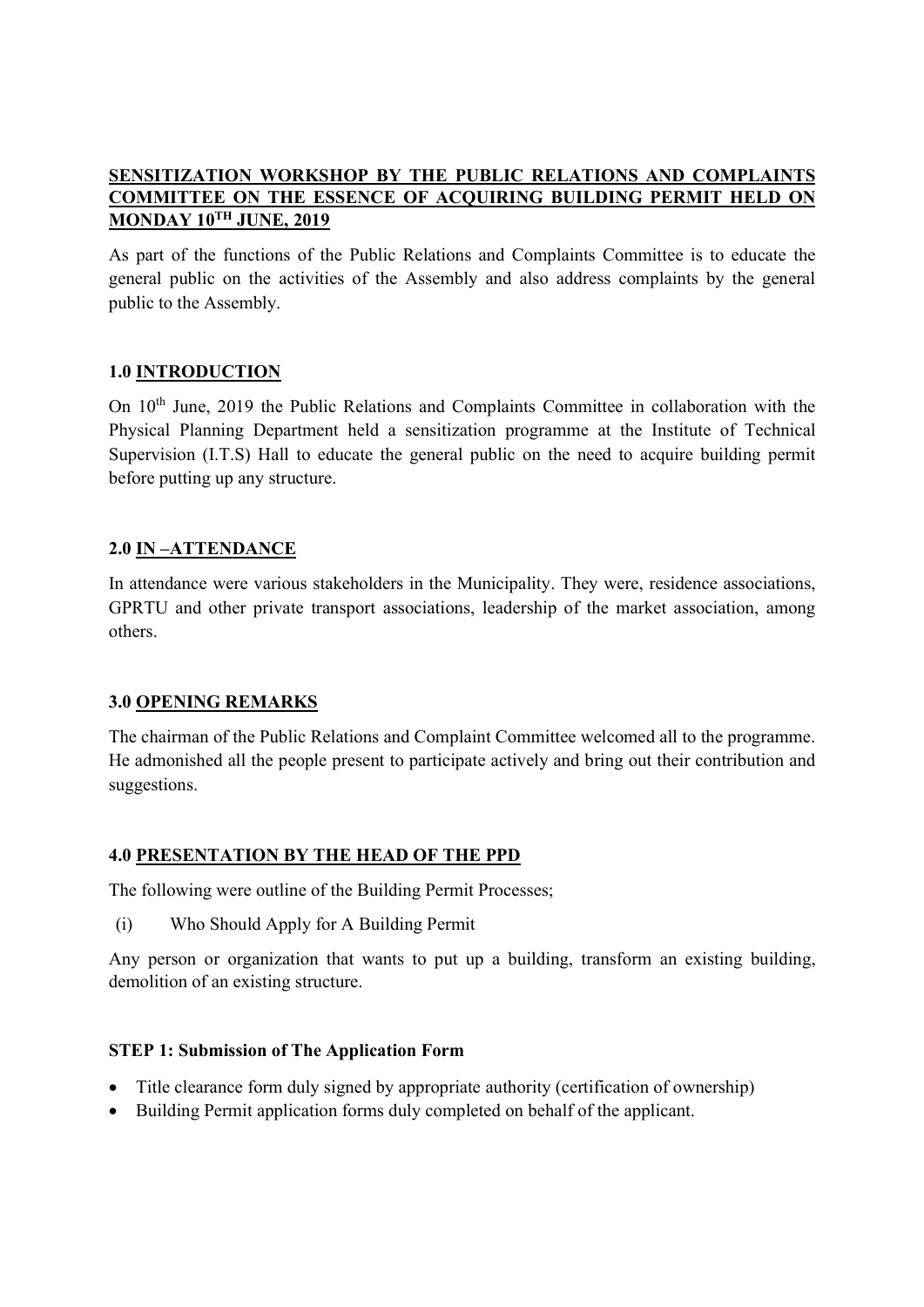- Four sets of Architectural drawings including site and block plans scale of 1/20 or 1/40 showing the position of the buildings and other work on site and duly signed by a registered architect or building professionals.
- Four sets of structural drawings, of the building at appropriate scale duly signed by a structural engineer if it is multi storey.
- Business Operating Permit (for organizations)
- Property rates duly paid
- Any other document as may be necessary.

## APPLICANTS REQUIRING PERMISSION IN PRINCIPLE

- Three sets of sketch drawings
- Three copies of brief outline of project covering the location, design, activities and operational characteristics.
- Evidence of neighborhood consultation and comments

## APPLICATIONS SEEKING CHANGE OF USE OF AN EXISTING PERMIT

- Previous permit on existing building
- Proposed amendments to drawings if relevant
- Evidence of neighborhood consultation and comments for the new use of premises.

## VALIDATION OF DEVELOPMENT AND BUILDING PERMIT

- Development and Building Permits are valid for five years.
- Applicants who are unable to complete development within permit validity period are required to seek permit for extension of time.

#### APPLICATION FOR EXTENSION TO EXISTING BUILDING SHOULD COMPRISE

- Previous permit on existing building
- Four new copies of block and site plan to scale of 1/20 or 1/40 showing the position of the building(s) and other work on site.

#### STEP 2: Purchase of Forms

 Buy building permit application form 1 from the works departments and the physical planning department offices.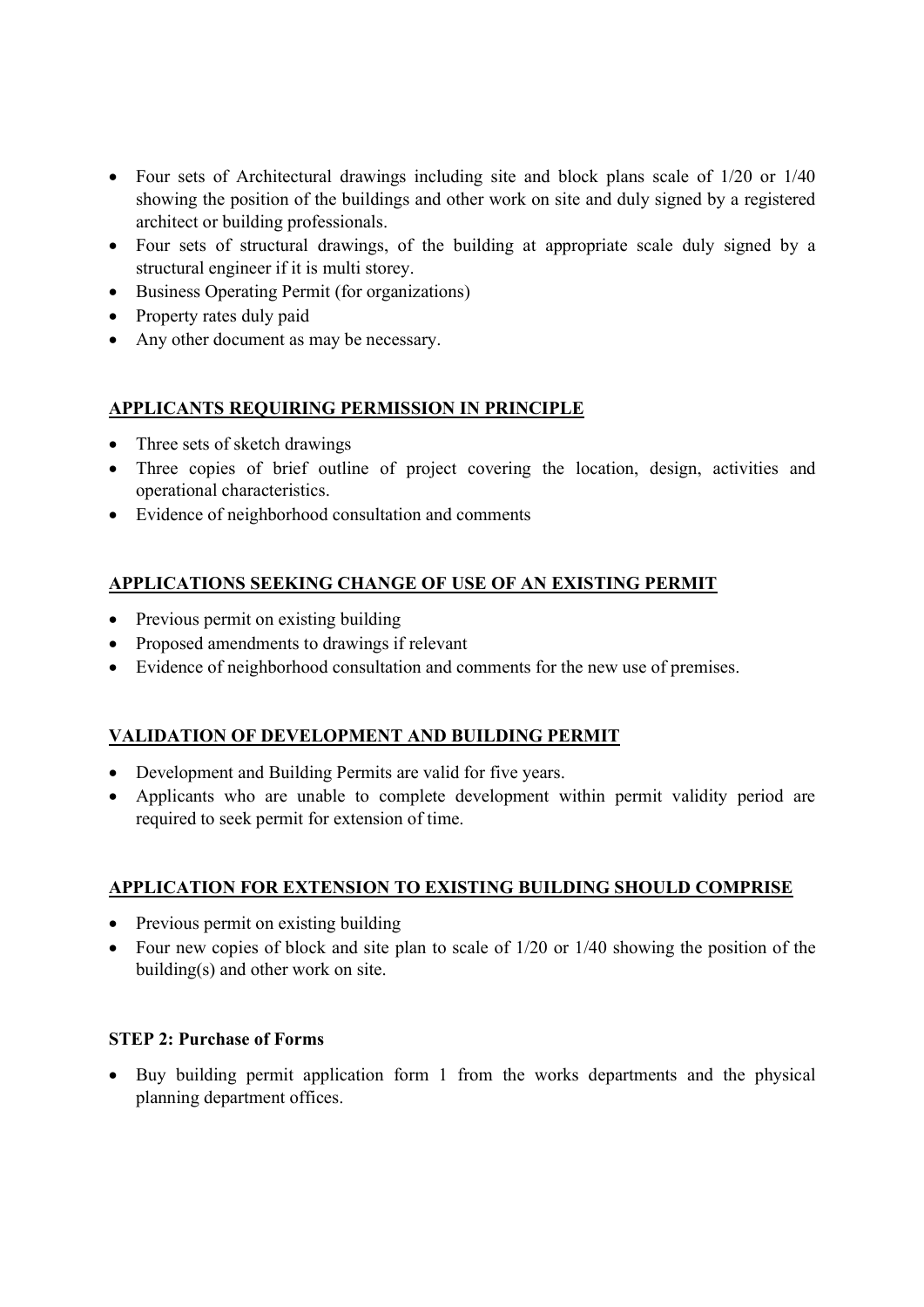## COMPLETION OF FORMS

Complete in full, the building permit application form. (where you have difficulty in completing the forms contact the works or physical planning department offices or assistance)

#### SUBMISSION

Submit completed forms with all other attachments as specified in the building permit application form to the physical planning department office.

## SITE INSPECTION

By a team from physical planning department, works departments and technical sub-committee

## STEP 3: Presentation at Technical Sub-Committee

- Application is vetted by officers from various institutions
- Comment compiled and forwarded to applicants if any.
- Recommendation to spatial planning committee for decision
- Endorsing of permit and collection by applicant
- Finally, the works department shall inspect the facility upon completion and grant a certificate of habitation.

## STEP 4: Collection of Permit

- Pay approved building permit fee to the works department on receipt of approval letter.
- Collect building permit and seek further instructions for commencement of building project from works department.
- At the end of the presentation, the officer chipped in a very important notice. He said it is important to note that the validity of a Building Permit issued in accordance with the above processes is five years after which a new permit must be sought.

## 5.0 CHALLENGES

After the lengthy presentation by the Physical Planning Officer, the stake holders present at the programme voiced out their concerns which included;

- Paying monies to wrong persons who pose as staff of the Assembly
- Delay in getting the building permit from the Assembly.
- Applicants ends getting frustrated due to cumbersome of the processes.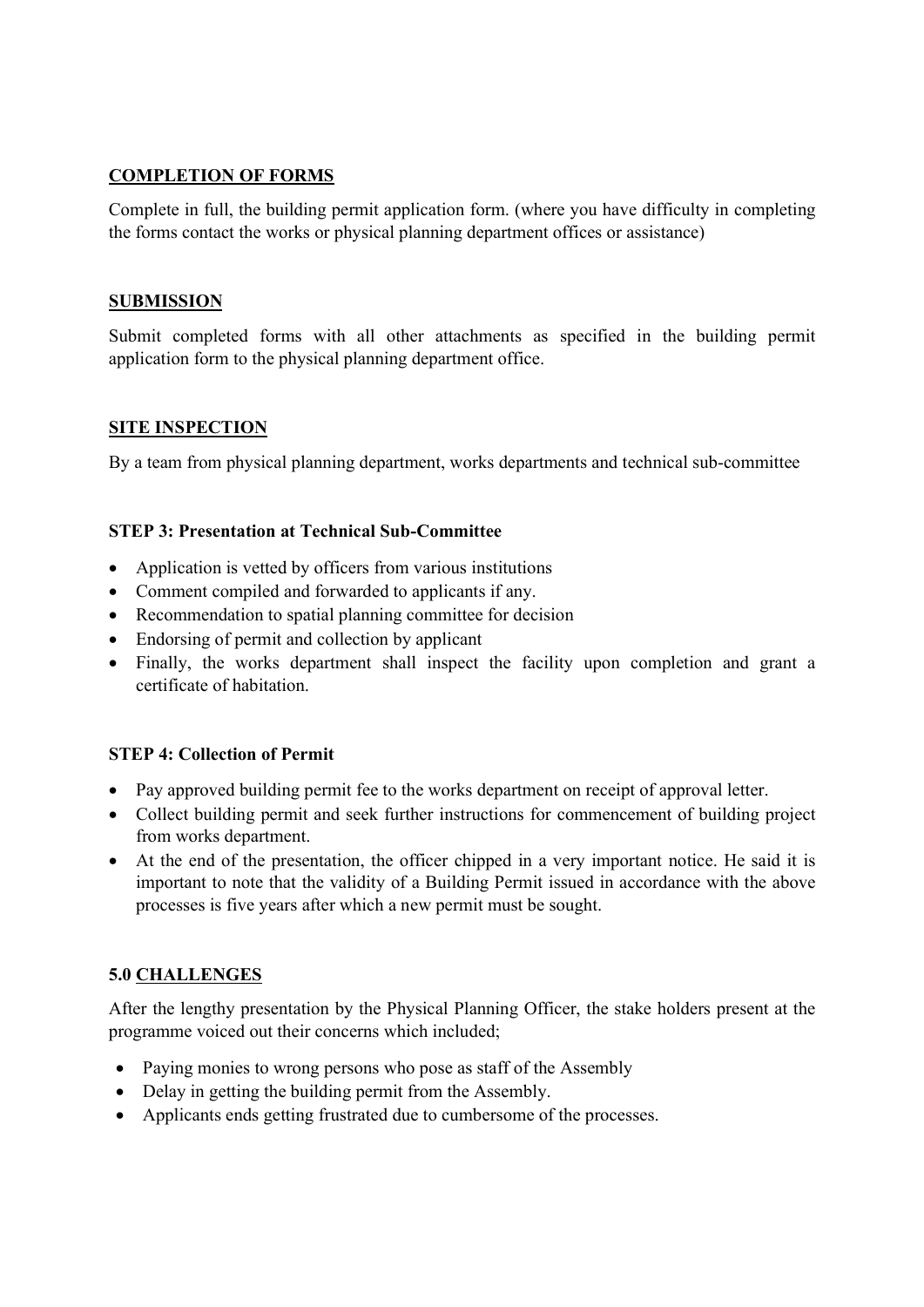The above were the issues raised by the members. The chairman of the Public Relations and Complaints Committee however assured all present at the programme that all the concerns will be addressed but also advised people to come to the appropriate office to acquire the building permit.

During the questions and answers section, a lot of the people appreciated the education they had on the Building Permit and wished that more of such education goes on.

## 6.0 CONCLUSION

The sensitization programme ended successfully and all the participants were happy.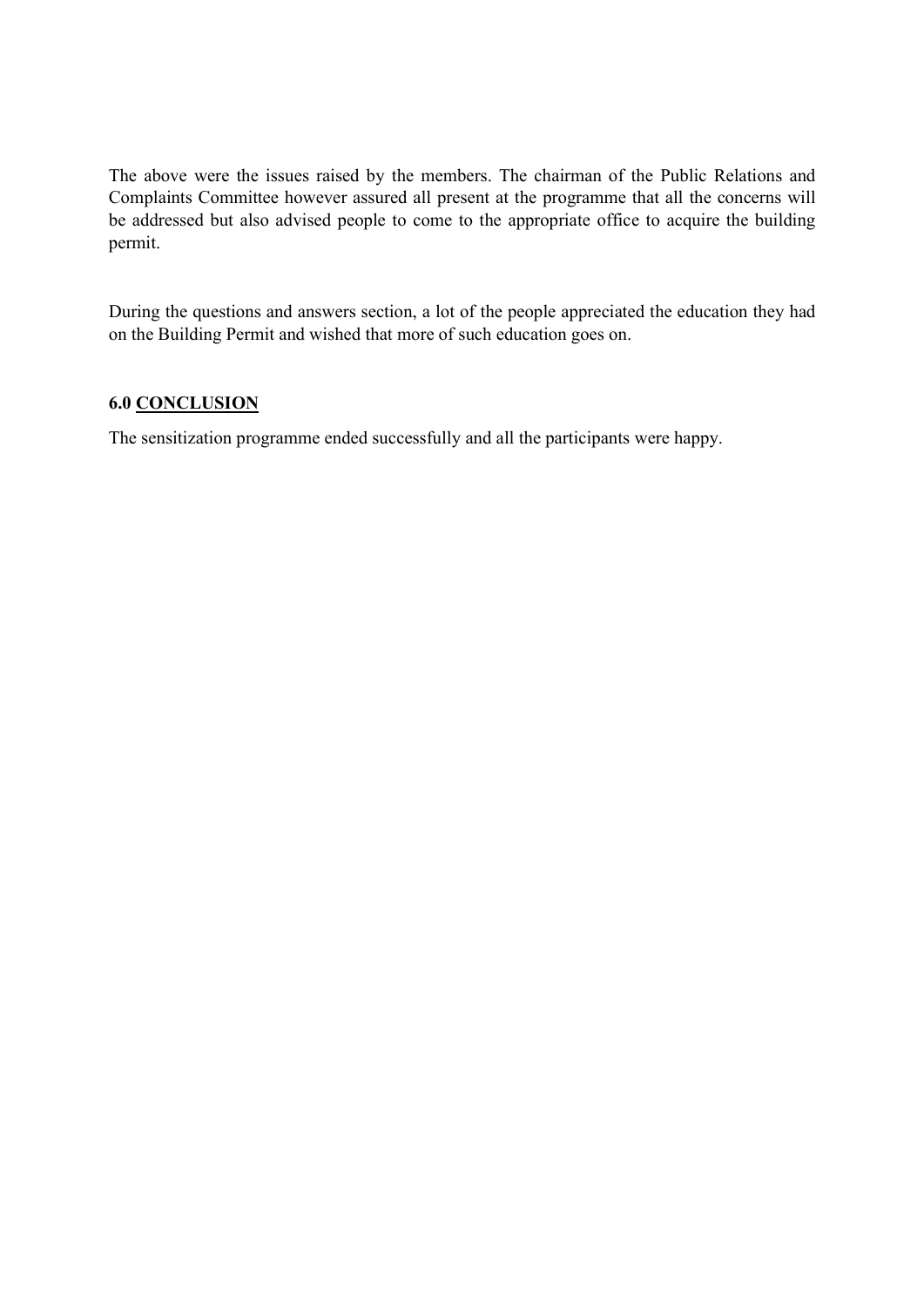# REPORT ON ONE DAY SENSITIZATION WORKSHOP HELD FOR PRCC MEMBERS AND SELECTED STAKEHOLDERS ON MONDAY, 2<sup>ND</sup> SEPTEMBER, 2019 AT THE FORECOURT OF THE GBAWE CHIEF'S PALACE FOR STAKEHOLDERS

## 1.0 INTRODUCTION

On the Monday, 2nd September, 2019 the Public Relations and Complaints Committee held a sensitization workshop at the forecourt of the Gbawe Chief's Palace to help create awareness of the existence of the PRCC and its functions to the general public in accordance with the Local Governance Act 936. the responsibilities and duties of the members of the committee, and the processes members of the Assembly and of the Public can present their complaints to the Committee for redress.

#### 2.0 IN – ATTENDANCE

Present at the event were seventy-eight (78) people. In addition to the members of the GA South Municipal Assembly's unit of the Public Relations and Complaints Committee, Heads of Department, delegates from the Regional Co-ordinating Council, officials of the Weija-Gbawe Municipal Assembly, Traditional Authority, Media, Resident Associations, Civil Associations and varied stakeholders were present. Included as Appendix 1 is a list of all who were present.

#### 3.0 OPENING REMARKS

The opening remarks was given by Hon. Patrick Baidoo the Chairman of the committee. He welcomed all participants to the event and cited that the Local Governance Act 936 as the legal document backing the formation of the committee. He entreated all present to partake actively in the event.

#### 7.0 PRESENTATION

The Chairman of the Committee explained the purpose of the committee as existing to educate the public on Assemblys activities, investigate complaints or allegations against members of staff of the Assembly in the discharge of their duties as well as phenomena plaguing the various communities.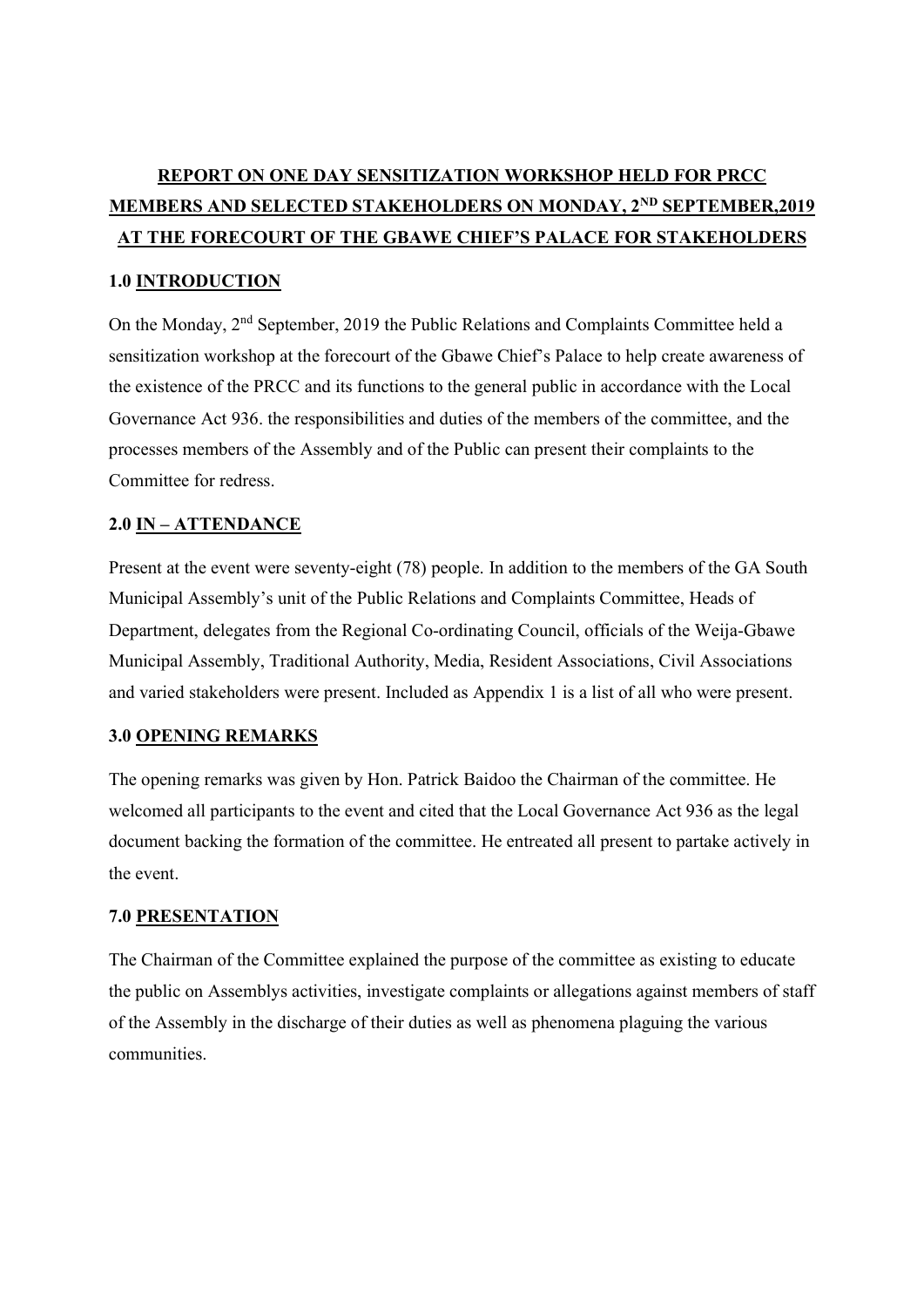## 5.0 FUNCTIONS OF THE COMMITTEE

Functions of the Public Relations and Complaints Committee as stated in the Local Governance Act 936 includes:

#### a. The Public Relations and Complaints Committee shall

(a) educate the members of the public on the activities of the District Assembly;

 (b) promote transparency, probity and accountability in the dealings of the District Assembly with the public;

- (b) investigate complaints or allegations made against the conduct of the District Chief Executive, members of the District Assembly, staff of the District Assembly and staff of the departments of the District Assembly
- (c) investigate complaints or allegations of administrative justice, abuse and misuse of office and violation of the fundamental human rights of any member of the public in the district against the District Chief Executive, a member of the District Assembly, staff of the District Assembly and staff of the departments of the District Assembly;
- (d) investigate a complaint or allegation of failure made by person about the performance of the District Assembly or a department of the District Assembly in the discharge of its statutory duty or corporate responsibilities; and

(f) perform any other functions reasonably related to its core functions that the District Assembly may decide.

## 6.0 ACTIONS NOT TO BE UNDERTAKEN BY THE COMMITTEE

(1) The Public Relations and Complaints Committee shall not investigate a matter which is pending before a court or the Commission on Human Rights and Administrative Justice.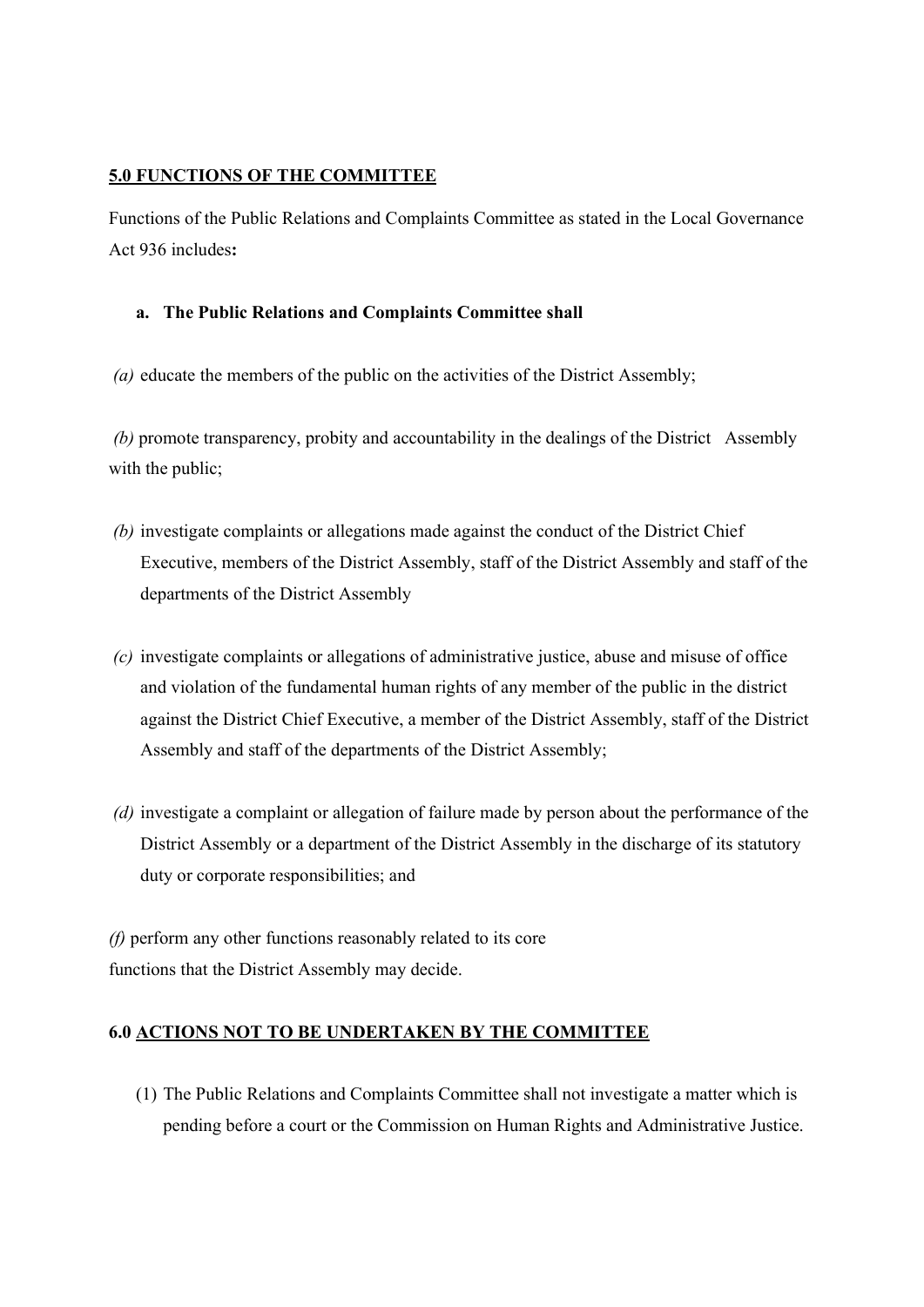(2) The Public Relations and Complaints Committee shall comply with the rules of natural justice in the performance of the functions of the Committee and make recommendations to the District Assembly in respect of its investigations for the appropriate action of the District Assembly.

## 7.0 RECOMMENDATIONS TO BE MADE BY THE PRCC

## The Public Relations and Complaints Committee may make the following specific recommendations through the District Assembly:

- (a) to the Electoral Commission to commence processes for the revocation of the mandate of an elected member of the District Assembly under subsections (1) to (6) of section 10;
- (b) to the President for the revocation of the appointment of an appointed member under subsections  $(7)$ ,  $(9)$  and  $(10)$  of section 10; or
- (c) to the President for the removal of the District Chief Executive from office.
- (d) recommend that the District Assembly commences the processes to pass vote of no confidence in the District Chief Executive.

## 8.0 MEMBERSHIP TO THE COMMITTEE

He listed membership of the Public Relations and Complaints Committee as follows:

- ( $a$ ) the Presiding Member who shall be the chairperson;
- (b) five members of the District Assembly elected by the members of the District Assembly;
- $(c)$  a representative each of the district offices of the following:
- (i) National Commission for Civic Education,
- (ii) Commission on Human Rights and Administrative Justice,
- (iii) Information Services Department, and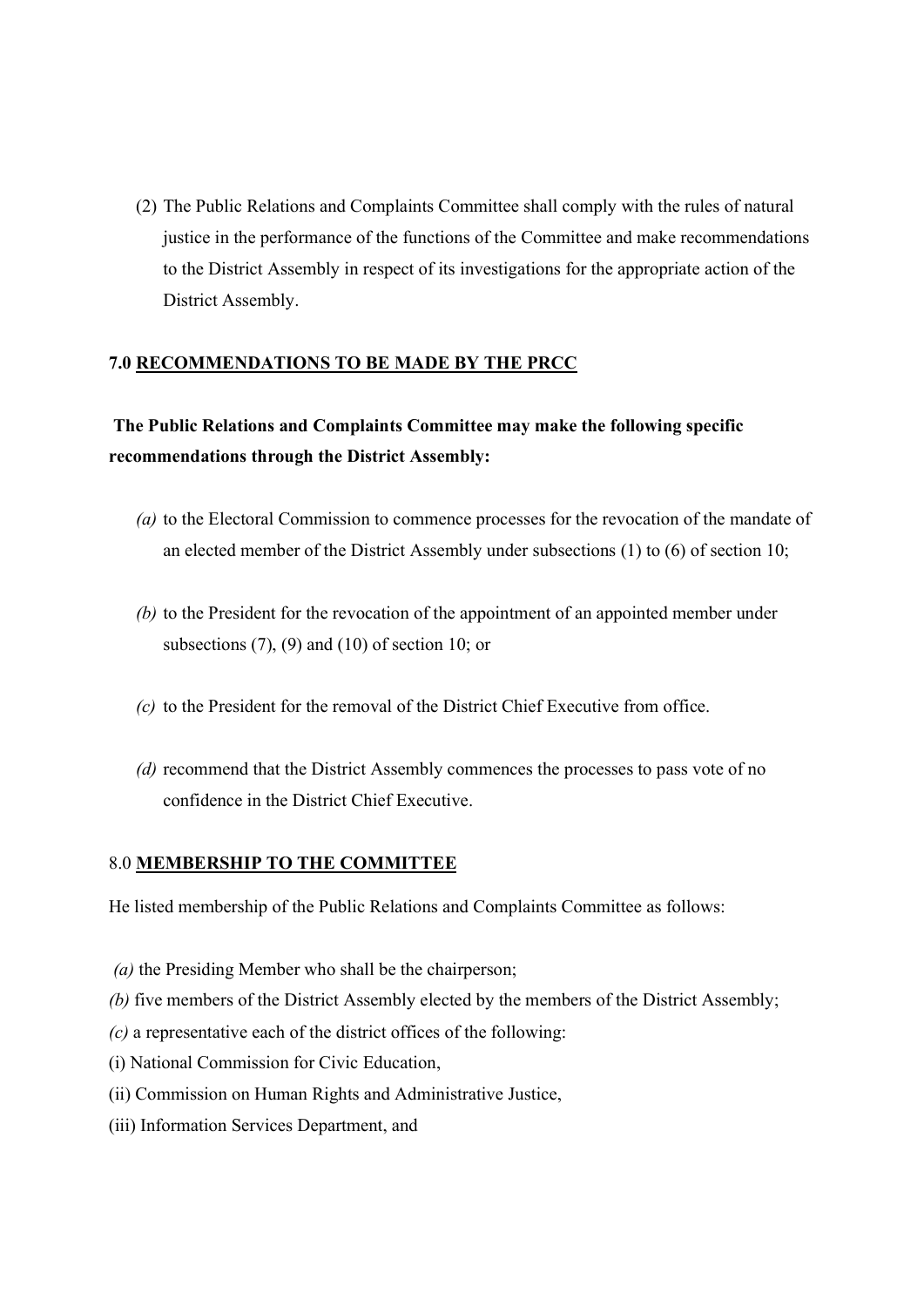(iv) civil society organizations in the district selected by the civil society organizations.

## 9 .0 OPEN FORUM

Open forum was given for members to ask questions which answers were given to.

Some of the questions and suggestions includes

- a. Hon. Caroline queried why it takes the Assembly couple of days to some extent months before complaints are addressed by the Assembly and applauded the team for bringing governance to the doorsteps of citizens.
- b. Megan Mole a resident asked if security issues could be addressed by the committee and the Assembly since they work with the Security people. He gave a scenario of his encounter with armed robbers who took his belongings in exchange of his Life. he further said, the case has been reported to the police but nothing has been done yet.
- c. Godwin Laryea media personnel at UTV lauded the committee's commitment in executing their work as well as involving media in their activities. He said, this indicates transparent governance and was hopeful to witness this often.
- d. Baiden Amankwah G wanted to know if stakeholders will be rewarded for submitting complaints to the Assembly.
- e. David Mato asked why the middle lane on the main road is very bushy and filled with heft lumps of soil and do not understand why the Assembly are witness to the issue at hand but do not seem to work on it.

Heads of departments responded to the various questions.

The chairman informed that complaints could always be lodged at the client service unit of the Assembly.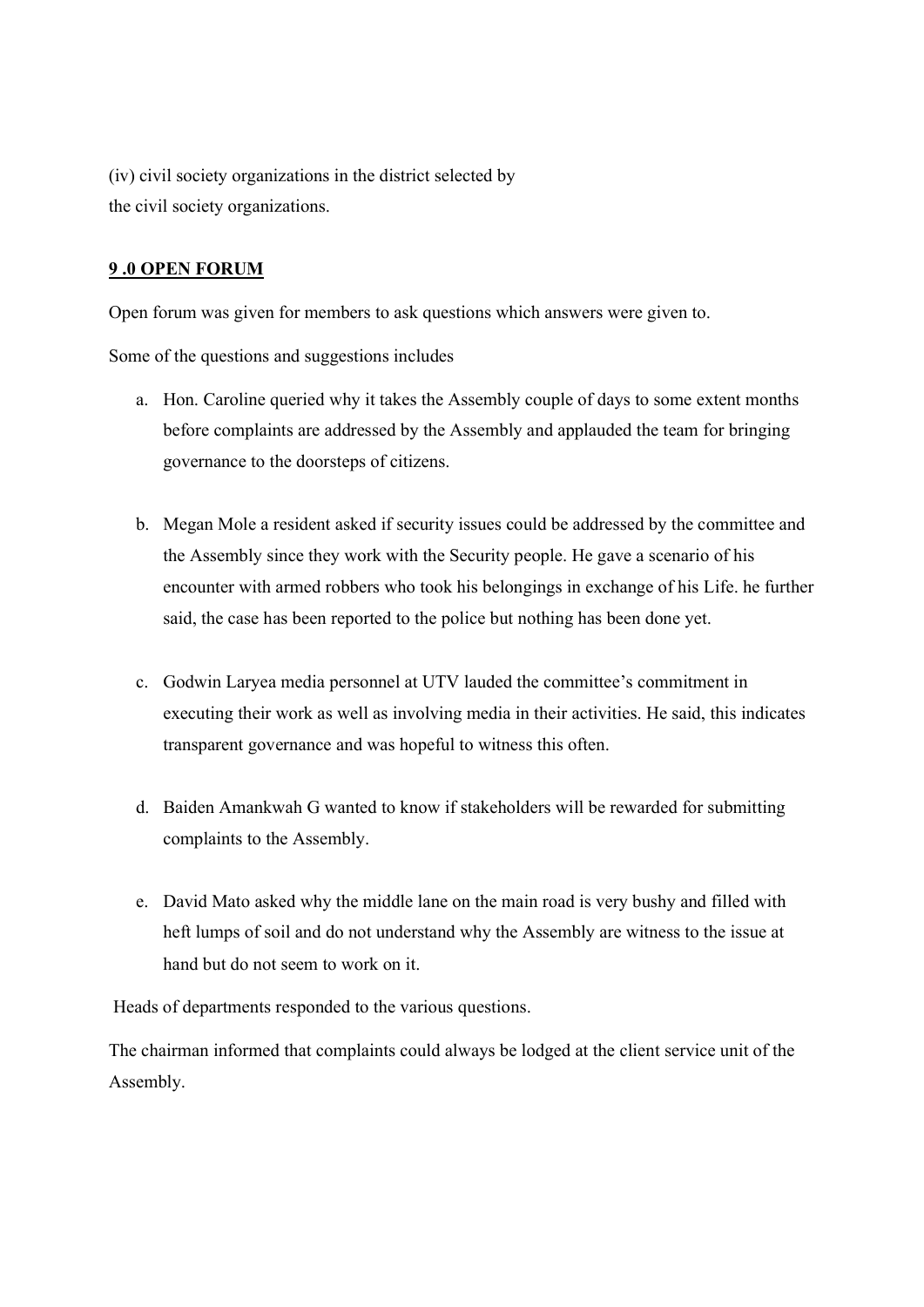#### 10.0 CONCLUSION

The sensitization workshop was well organized and members were happy with the feedback.

It was recommended by participants that the next workshop should be held at Mallam Junction so that a lot of the traders and drivers will be in attendance to enable them be aware and understand the functions of the PRCC.

## REPORT PREPARED BY:

Richard Agyeman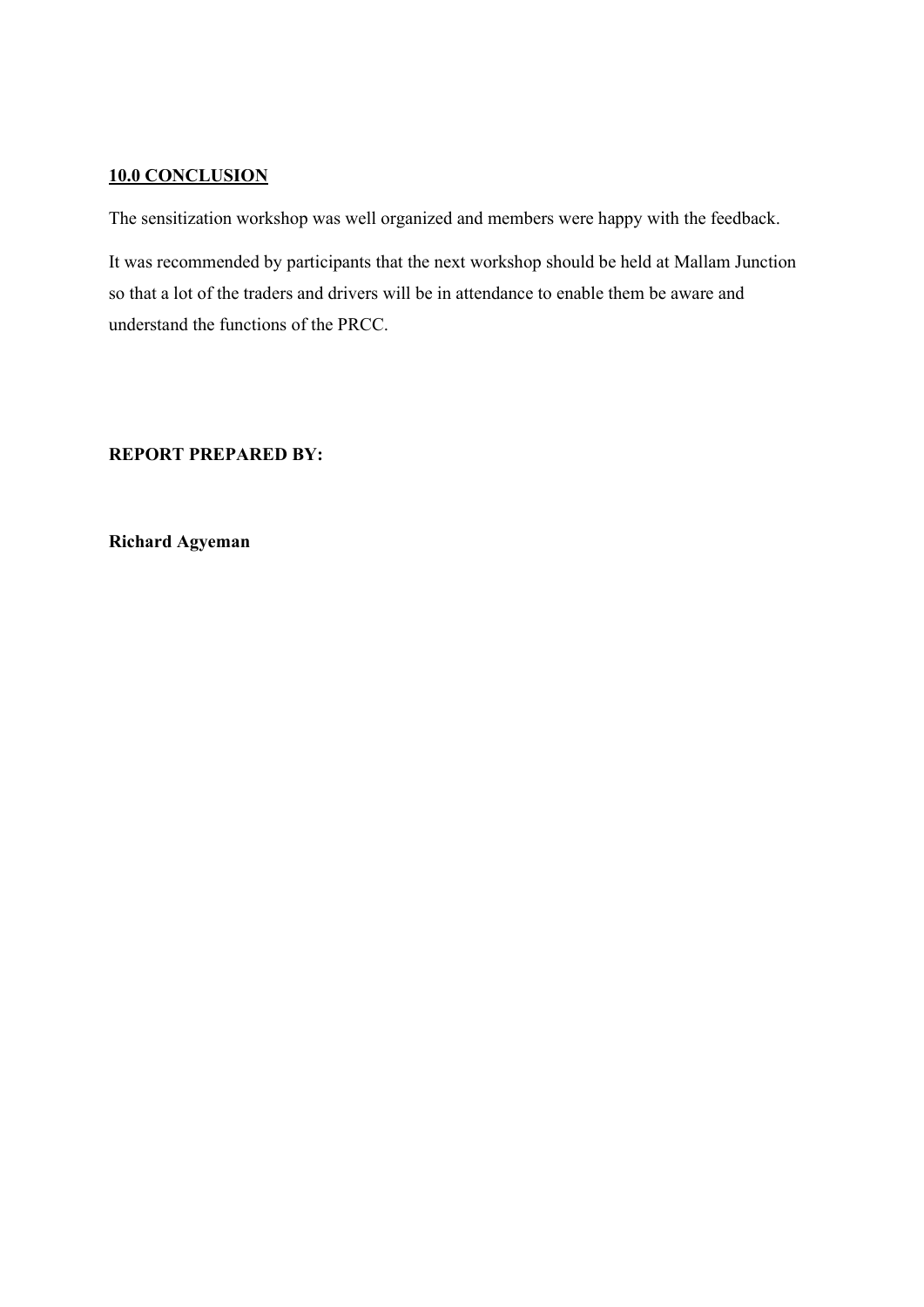# REPORT ON SENSITIZATION WORKSHOP HELD FOR PRCC MEMBERS AND SELECTED STAKEHOLDERS ON WEDNESDAY, 15TH NOVEMBER,2017 AT JAYEE UNIVERSITY, WEIJA

## 1.0 INTRODUCTION

On the Wednesday, 15th November, 2017 Public Relations and Complaints Committee held a sensitization workshop at Jayee University, Weija to help create the awareness of the existence of the PRCC and its functions to the general public in accordance with the Local Governmence Act 936. the responsibilities and duties of the members of the committee, and the processes members of the Assembly and of the Public should go through in having their issues addressed.

#### 2.0 participant

A total number of 63 persons attended with 26 being females and 37 being males.

The event was attended by members of the committee, officers of the Municipal Assembly, Traditional Authorities, Media houses and various stakeholders in the Municipality per the attached attendance.

## 2.0 OPENING REMARKS

The opening remarks were given by Hon. Ahordagbe the Chairman of the committee. He welcomed all participants to the event and cited that the Local Governmence Act 936 as the legal document backing the formation of the committee. He entreated all present to partake actively in the event.

#### 3.0 PRESENTATION

The Chairman of the Committee explained the purpose of the committee as existing to educate the public on Assemblys activities, investigate complaints or allegations against members of staff of the Assembly in the discharge of their duties as well as phenomena plaguing the various communities.

#### 4.0 FUNCTIONS OF THE COMMITTEE

Functions of the Public Relations and Complaints Committee as stated in the Local Governance Act 936 includes:

## b. The Public Relations and Complaints Committee shall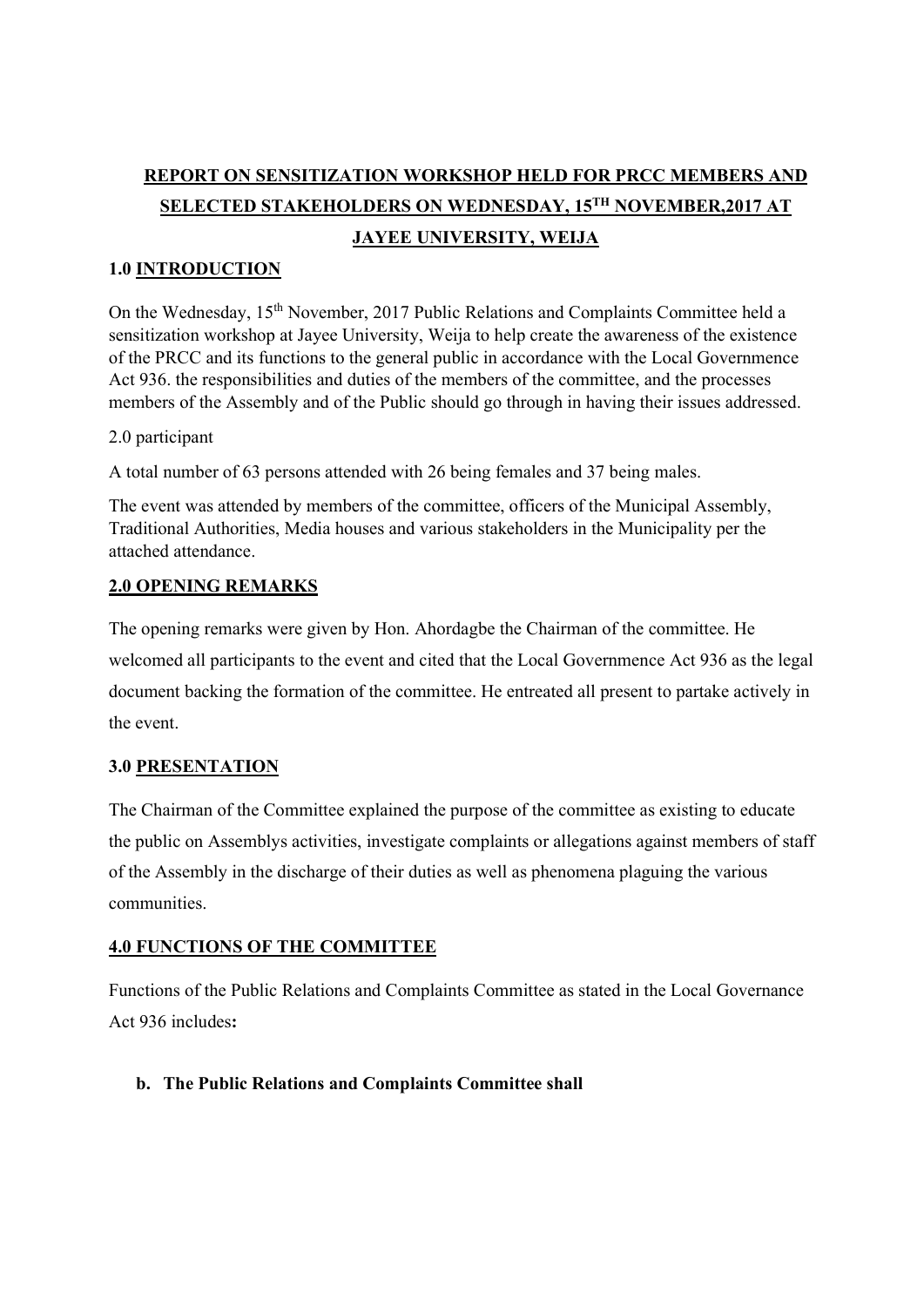(e) educate the members of the public on the activities of the District Assembly;

 (b) promote transparency, probity and accountability in the dealings of the District Assembly with the public:

- $(f)$  investigate complaints or allegations made against the conduct of the District Chief Executive, members of the District Assembly, staff of the District Assembly and staff of the departments of the District Assembly
- $\gamma$ ) investigate complaints or allegations of administrative justice, abuse and misuse of office and violation of the fundamental human rights of any member of the public in the district against the District Chief Executive, a member of the District Assembly, staff of the District Assembly and staff of the departments of the District Assembly;
- (h) investigate a complaint or allegation of failure made by person about the performance of the District Assembly or a department of the District Assembly in the discharge of its statutory duty or corporate responsibilities; and

(f) perform any other functions reasonably related to its core functions that the District Assembly may decide.

#### 8.0 ACTIONS NOT TO BE UNDERTAKEN BY THE COMMITTEE

- (3) The Public Relations and Complaints Committee shall not investigate a matter which is pending before a court or the Commission on Human Rights and Administrative Justice.
- (4) The Public Relations and Complaints Committee shall comply with the rules of natural justice in the performance of the functions of the Committee and make recommendations to the District Assembly in respect of its investigations for the appropriate action of the District Assembly.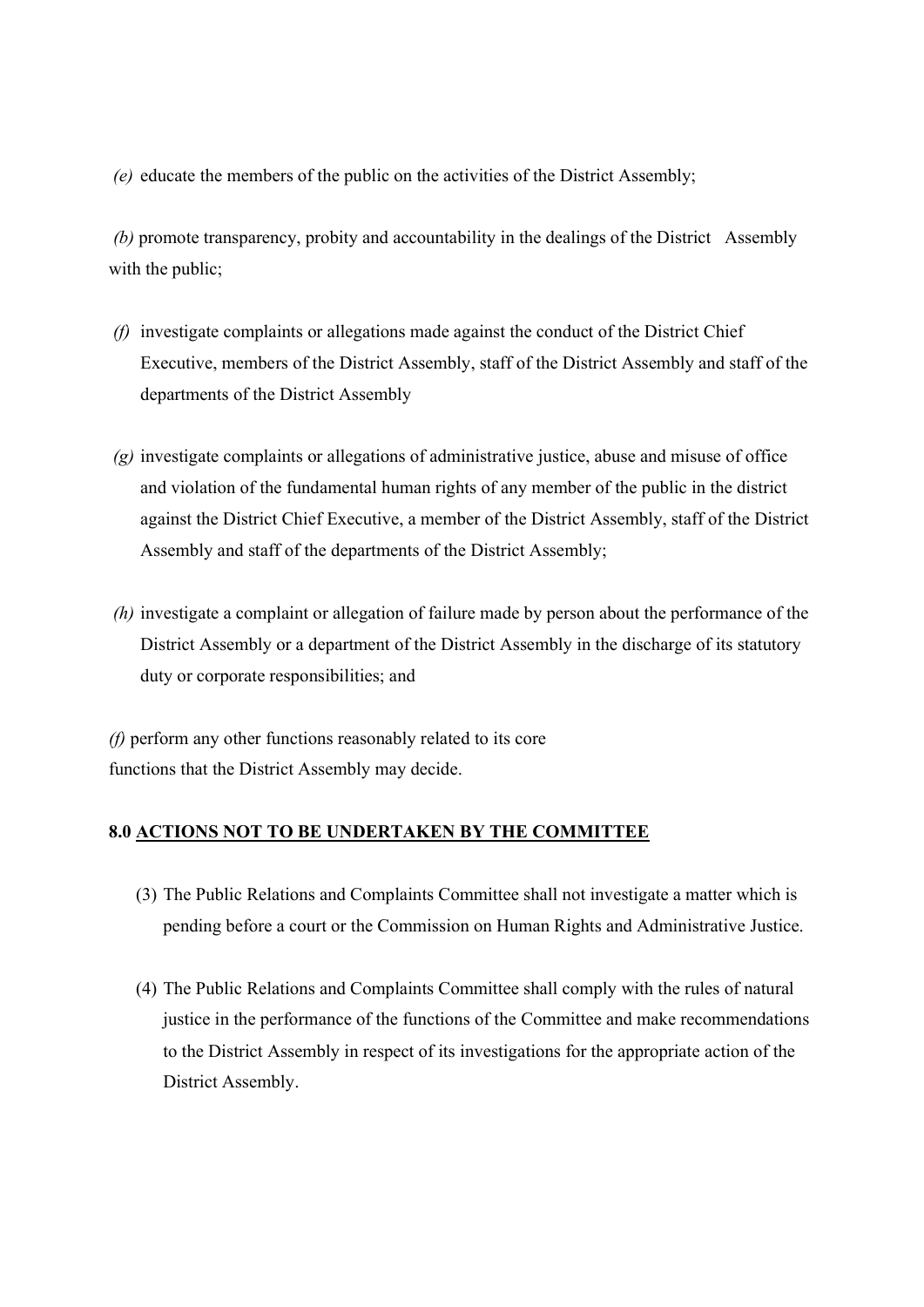## 9.0 RECOMMENDATIONS TO BE MADE BY THE PRCC

## The Public Relations and Complaints Committee may make the following specific recommendations through the District Assembly:

- (e) to the Electoral Commission to commence processes for the revocation of the mandate of an elected member of the District Assembly under subsections (1) to (6) of section 10;
- ( $f$ ) to the President for the revocation of the appointment of an appointed member under subsections  $(7)$ ,  $(9)$  and  $(10)$  of section 10; or
- $(q)$  to the President for the removal of the District Chief Executive from office.
- (h) recommend that the District Assembly commences the processes to pass vote of no confidence in the District Chief Executive.

## 7.0 MEMBERSHIP TO THE COMMITTEE

He listed membership of the Public Relations and Complaints Committee as follows:

- (a) the Presiding Member who shall be the chairperson;
- (b) five members of the District Assembly elected by the members of the District Assembly;
- $(c)$  a representative each of the district offices of the following:
- (i) National Commission for Civic Education,
- (ii) Commission on Human Rights and Administrative Justice,
- (iii) Information Services Department, and
- (iv) civil society organizations in the district selected by
- the civil society organizations.

10.0 open forum

various questions and suggestions were made which includes